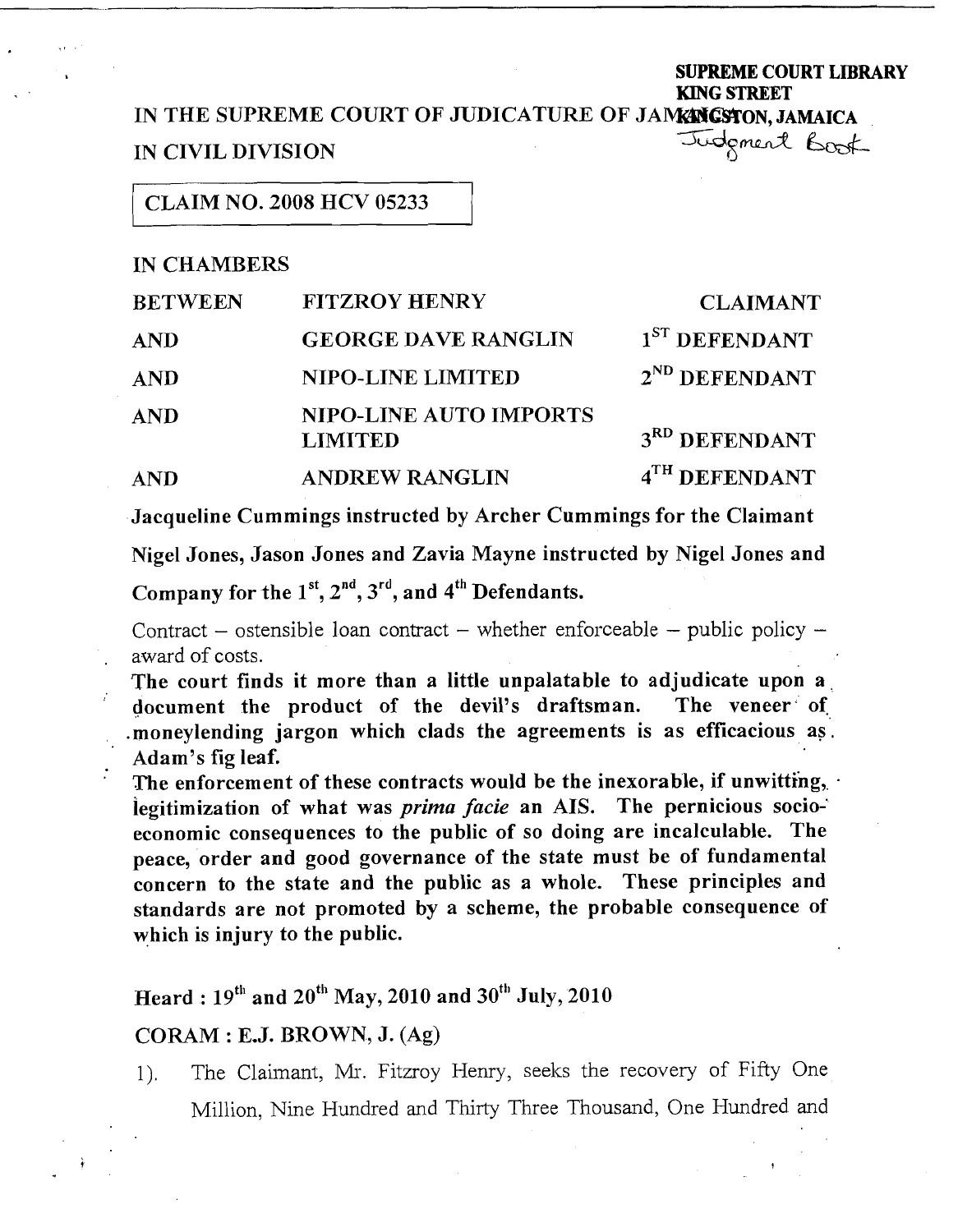Eight Dollars (\$51,933,108.00), together with interest thereon, from the defendants either jointly or severally. After much rumination, the court has been impelled to the view to declare the agreements which form the substratum of the claim unenforceable. The reasons for so doing are set out hereunder.

2). For ease of reference, the first of the four agreements is set out in full below. The amounts are identical save for a few details, *viz* the principal and rate per centum in clause one and the date and signatories in the execution section.

## **AGREEMENT**

"This agreement is made between **Fitzroy Henry of 1 Shortridge Crescent,**  , **Kgn 6** in the parish of St. Andrew (hereinafter called the Lender) of the first . part and **George Dave Ranglin of Nipo-line Auto Imports Ltd, 39 Hagley Pk Rd. Kgn 10** in the parish of St. Andrew (hereinafter called the borrower) of the second part witnesseth as follows:

- 1. In consideration ;of the sum of **Two million JAD (\$2,000,000.00 JAD**) which is this day lent to the Borrower for a period of three (3) months or ninety days (90) The borrower agrees to repay the said principal sum after ninety days and pay the monthly interest of up to 12%
- 2. The monthly gains from this account will be paid within the first seven (7) working days of the ensuing month.
- 3. The services provided pursuant to this agreement carries a high degree of risk in the event of a loss, it is understood that eighty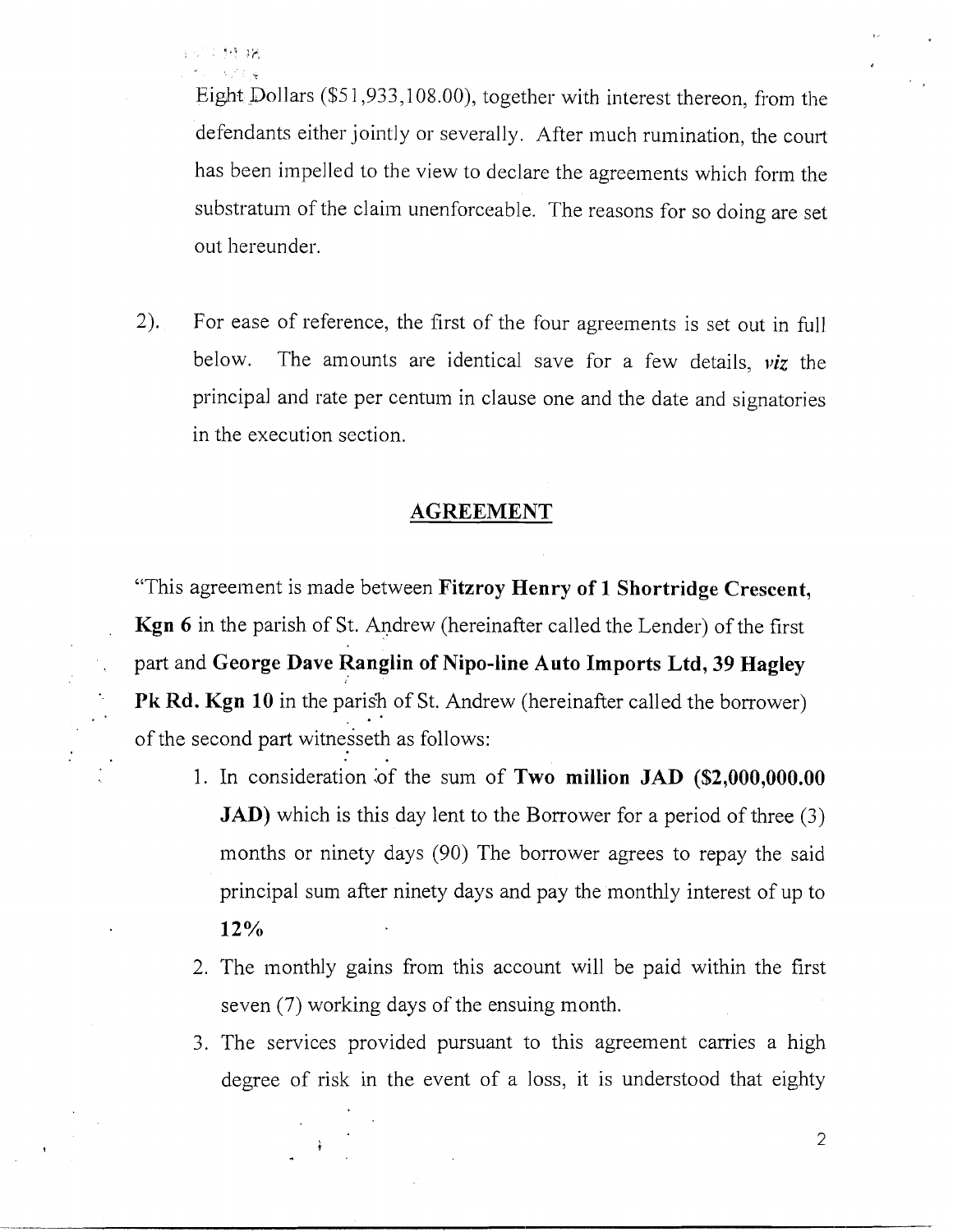percent (80%) of the principal is guaranteed by the Borrower and any other loss suffered will be borne exclusively by **the Lender.** 

- 4. A monthly statement will be sent each month by email to **henryfit@,cfni.pa ho.org**
- 5. Funds inay be withdrawn at any time after the initial three months, but the Investor is required to give seven (7) days notice for any interest that may be required from the account.
- 6. **Fitzroy Henry** hereby appoints **Edgar Henry** as his beneficiary in the case of his death.
- 7. In the event that George Ranglin is unable to perform his obligations under this contract, Mr. Andrew Ranglin of 7320 NW  $56<sup>TH</sup>$  ST. Miami FL 33166, Phone number (954) 261-7659 will act to fulfill all the requirements of this contract.
- 8. The Borrower inay at the end of the loan period apply to renew the loan for another three (3) months or ninety (90) days as the situation demands. If the contracted sum is required at the end of the loan period, the Lender is to give thirty (30) days notice: to the Borrower."

## **CLAIMANT'S SUBMISSIONS**

3). **"Was there any risk that has occurred that the Defendants have proved that has affected the Claimant's investment herein?** .

**An** interesting thing that has occurred since the hearing of the evidence of this action herein that we ask this Honourable Court to take judicial notice of, is that every other day the Financial Services Commission has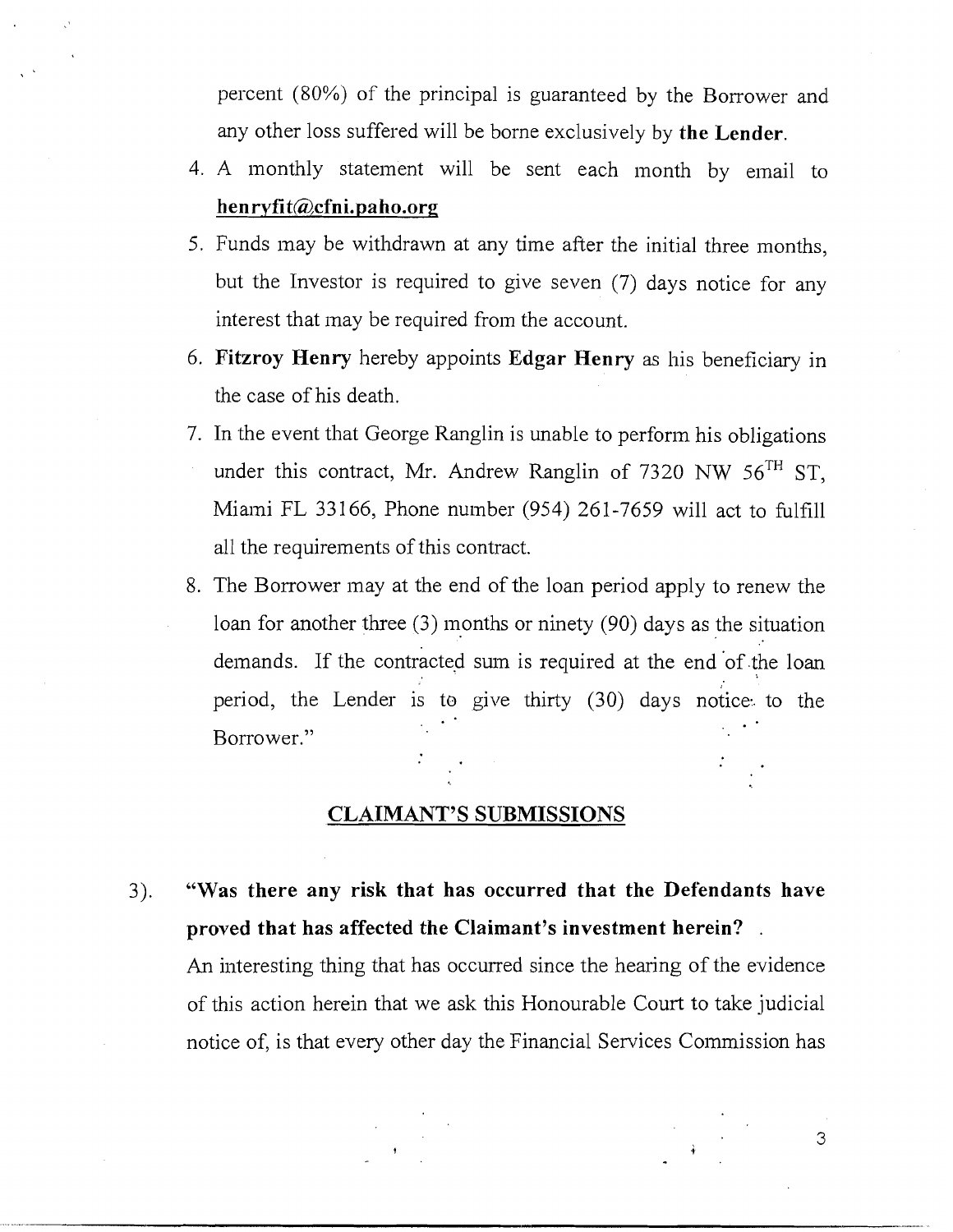placed an advertisement in both the daily newspapers listing out all the unregistered financial investment entities in Jamaica.

- 4). "They have listed "Nipo Farms/Nipon Farms/Nipoline/George Dave Ranglin and Carl Ranglin" as one such entity and they go on to list "Vision Increase SA Corp/Yvonne Coke" and another entity and then "MayDaisy E Partner Plan Club/Ingrid Loiten" as still another such entity.
- 5). **This we submit is further proof that the First Defendant was operating** as a separate entity and investment entity from "Vision Increase Sa Corp" with whom he claimed to have invested the Claimant's money and also "MayDaisy" with whom he claimed also had some of the Claimant's money.
- *6).* "This court can take judicial notice that most of these. investments entities failed not because they were unregistered but because they failed to practice as they said they were.

ŀ,

*7).* "It is no secret that some of these entities were nothing more than "ponzi schemes" masquerading as foreign exchange traders. It is also no secret that some of these entities were all married at some point in time with "David Smith" or "Olint Corp" and although they initially started out trading in foreign exchange it was discovered they had not traded the preceding two years prior to its closure firstly by the Jamaican authorities here and then by the British Authorities in the Turks and Caicos.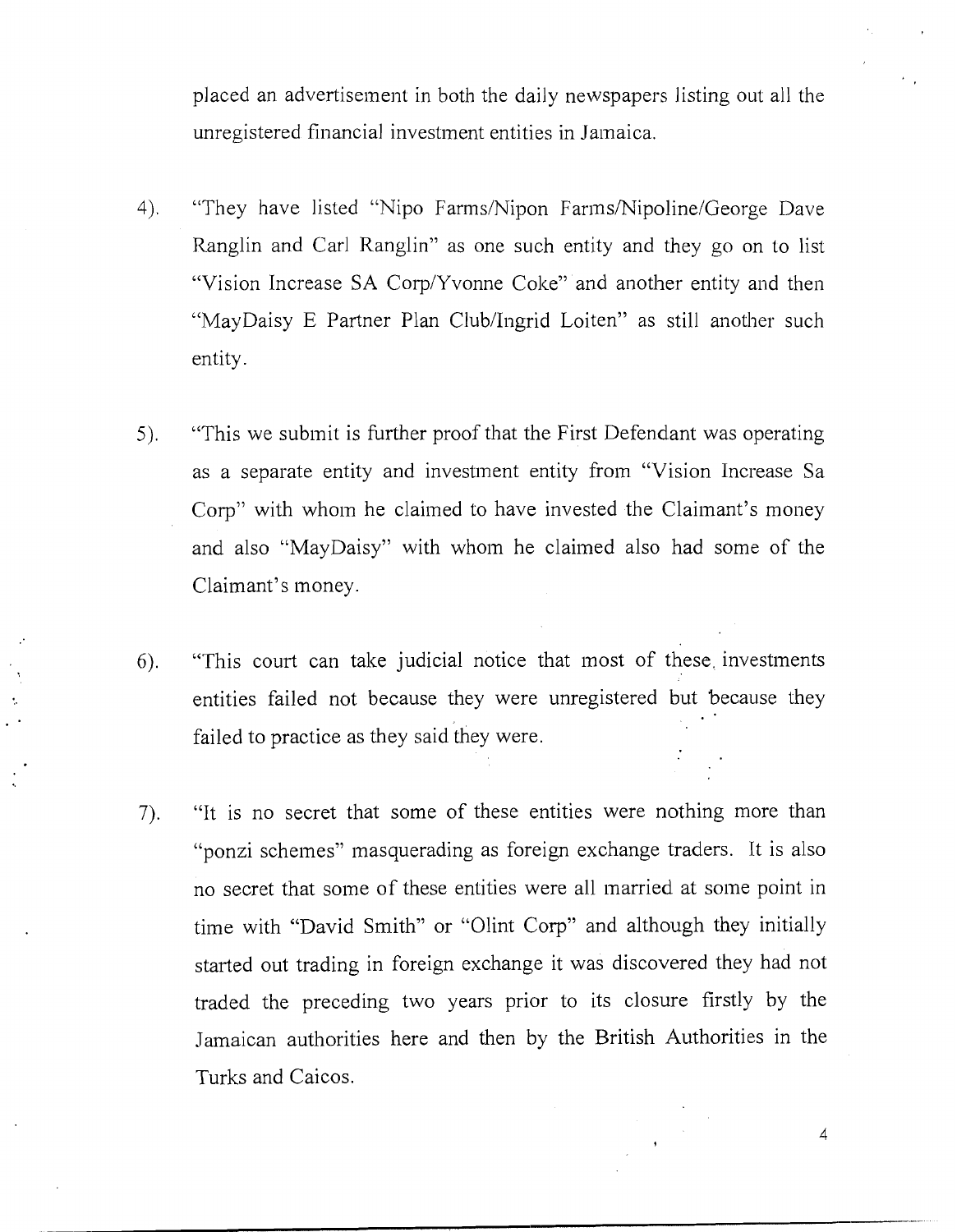- 8). "The allegation of inoney laundering and lack of trading activities would make these entities not participating as they should and hence anything they claim they lost was not a genuine loss of their customer's investment but due to there own ultra vires and/or unlawful activities and the customer should not bear any loss of their money as it was not within their contemplation.
- 9). "A party should not benefit from their own illegal activity. The case of **Spector v Ageda [1971] 3 All ER 417 is authority for this proposition.** We ask this Honourable Court to hold as a fact that no risk has occurred that would invoke this provision of the agreements herein.
- 10). **"Is the Money Lending Act applicable herein and how is it applicable?**  We submit that the money Lending Act will be applicable only to deny

the Claimant from receiving the agreed rate of interest in the contracts with the First Defendant.

- 11). "Although the defendants have all pleaded the Money Lending Act they have failed to state what section of the Act they relied on in this assertion. The Defendants have all also not produced any evidence to prove that any of these contracts were void for illegality., or that the interest rates in each contract were harsh, unconscionable, and otherwise oppressive under the Money Lending Act.
- 12). "Section 3 of the Money Lending Act states:-

"Where, in any proceeding in respect of any inoney lent after the commencement of this Act or in respect of any agreement or security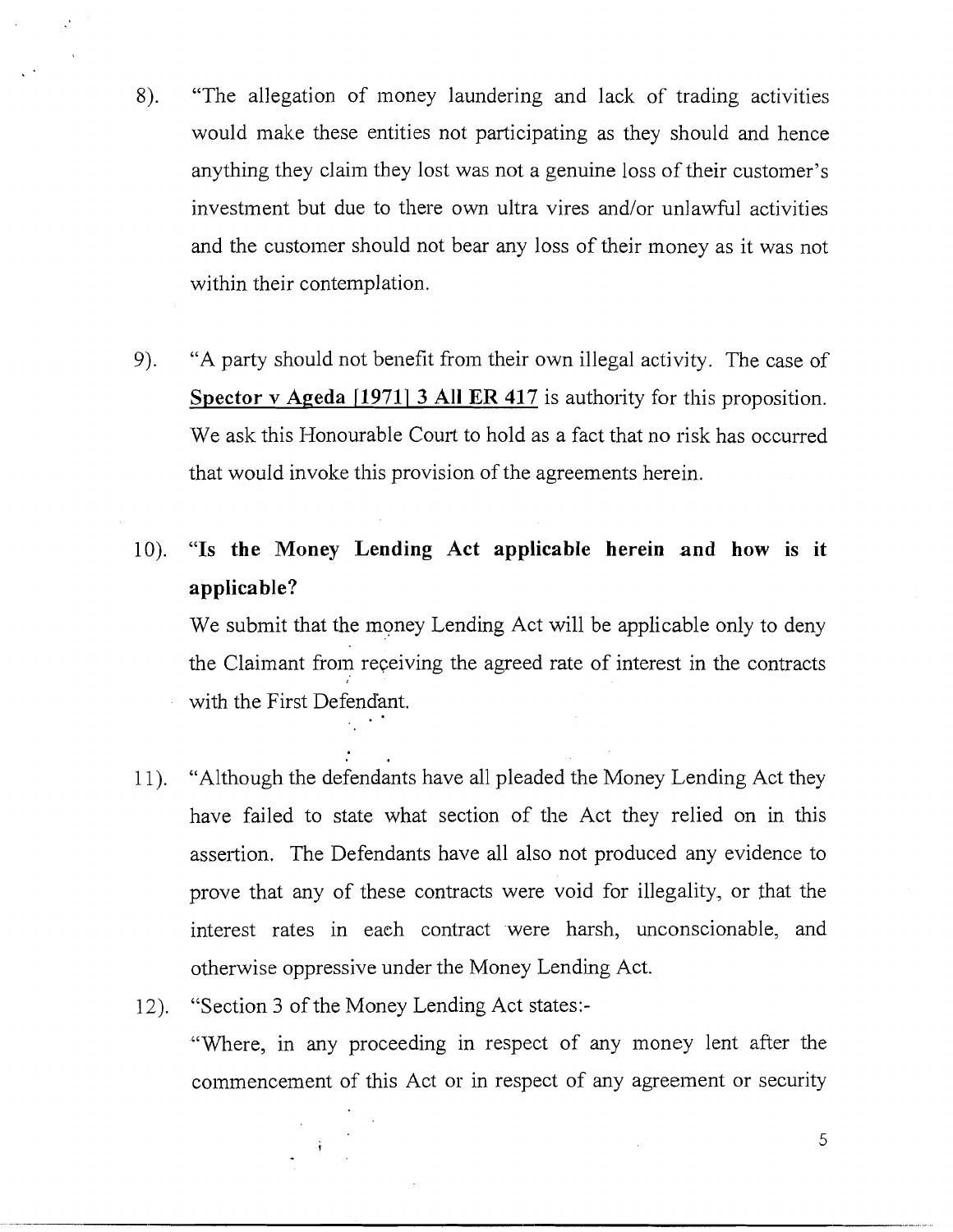made or taken after the commencement of this Act in respect of money lent either before or after the commencement of this Act, it is found that the interest charged exceeds the prescribed rate per annuin, the court shall, unless the contrary is proved, presume for the purposes of section 2 that the interest charged is excessive and that the transaction in harsh and unconscionable, but this provision shall be without prejudice to the powers of the court under that section where the court is satisfied that the interest charged, although not exceeding the prescribed rate per annum, is excessive."

- 13.) "There is also no evidence produced by the Defendants that the rate of interest charged was excessive as the contract has proved that it was not regular loans but investment contracts.
- 14). "The Trinidadian case of **South Western Atlantic Investment Trust Co Ltd v Millette (No 2) (1992) 41 WIR 26** states as follows:- "The charging of interest at a rate exceeding that permitted by section 12(1) of the Moneylenders' Act does not render the contract void or unenforceable.'?
- 15). "Also the Jamaica case of **United Dominions Corporation (Jamaica) Ltd v Michael Mitri Shcucair (1968) WIR 510** the Privy Council held only part of a mortgage contract unenforceable by reason of noncompliance with parts of the Moneylending Law but upheld that remaining unchanged portion to be enforceable.
- 16). "Hence it is our submission that none of the provisions of the Money Lending Act has been proved to have been breached by the Defendants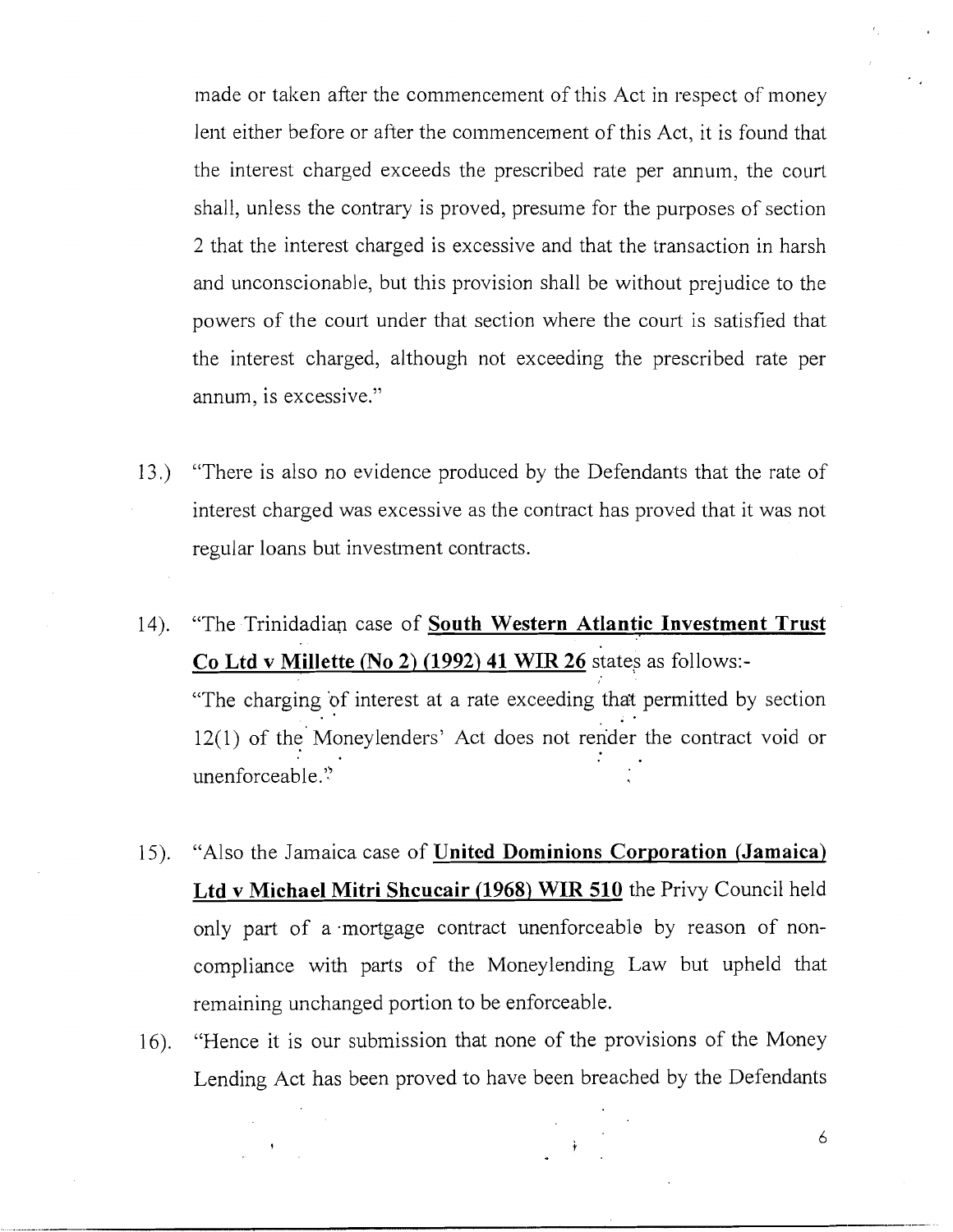and even if any provision was in breach it did not nullify the entire contracts but merely the offending parts.

 $\ddot{\cdot}$ 

- 17). "The mischief that existed that led to the creation of the money lending legislation is to protect members of the public from unscrupulous lenders of money that are not licensed as a financial institutions, and these unscrupulous lenders seek to take advantage of persons in need.
- 18). "These transaction although set out in the agreements as loan contracts we already know from the evidence of the parties were investments made by the Claimant with the First Defendant in trading in foreign exchange and not simple loans that he was seeking to collect. This does not fall within the contemplation of the Moneylending Act of Jamaica.
- 19). "To copy a quote from in **Iraqi Ministry of Defence v Acrepey Shipping Co SA [1980] 1 All ER 480** where it was a statement made by Goff J at page 487 where he said:

"A reputable businessman who has received a loan from another person is likely to regard it as dishonourable, if not dishonest, not to repay that loan even if the enforcement of the loan is technically illegal by virtue of the Moneylenders' Act."

"Consequently we subinit that none of the provisions of the Moneylending Act are applicable herein."

## **DEFENDANTS' SUBMISSIONS**

21). "The **Money Lending Act sections (2(1), 3 and 9)** which respectively treat loans made by a money lender above the prescribed rate as

 $\overline{7}$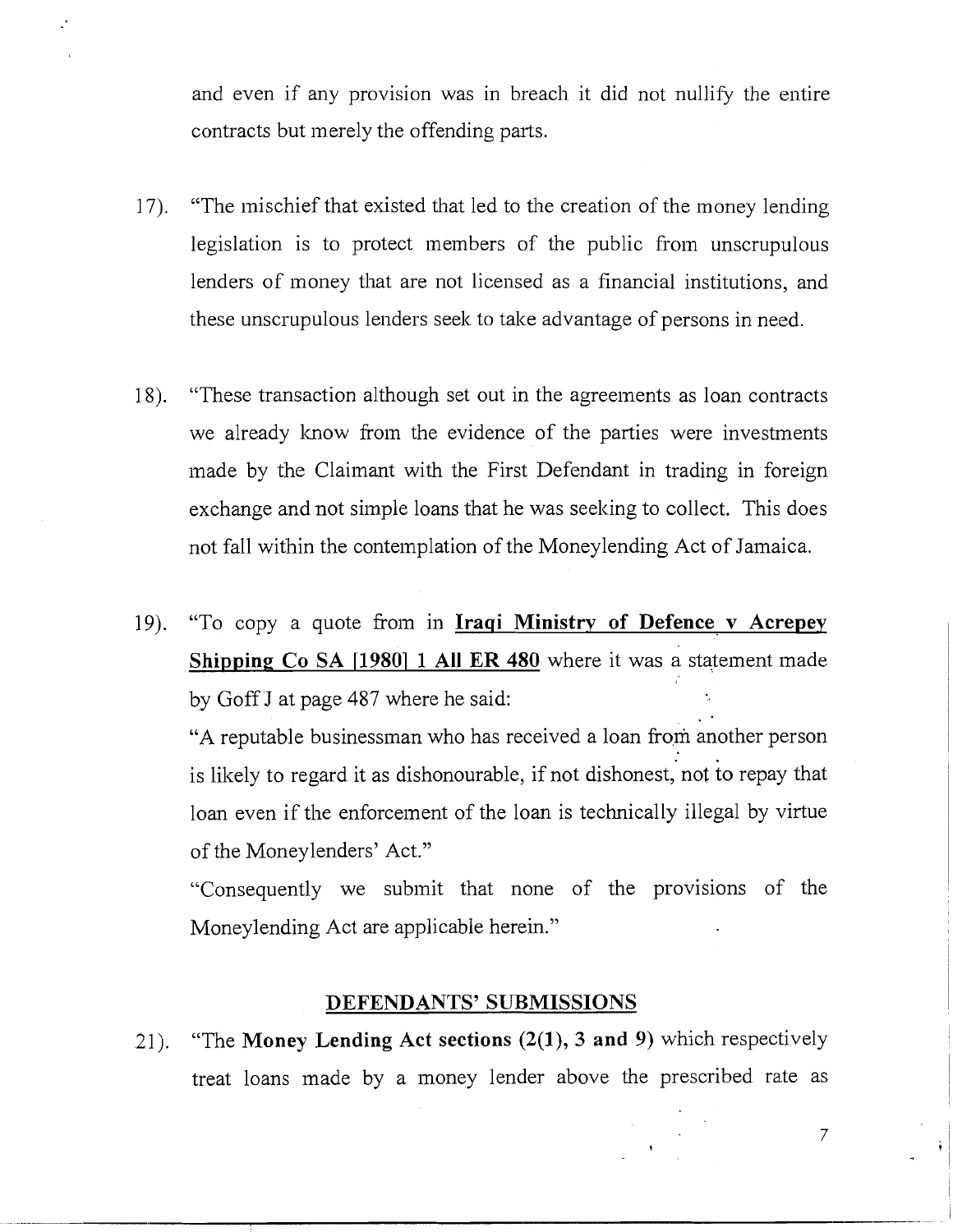presumptively excessive, harsh and unconscionable and, allow the court to treat such contracts for the repayment of monies to be unenforceable.

- 22). "Under the **Money Lending Act (s. 3)** there is a presumption that contracts which provide for interest above the prescribed rate are harsh and unconscionable and that the interest is excessive. The latest rate is 25% pursuant to the **Moneylending (Prescribed Rates of Interest) Order, 1997.** The interest rates provided for in the relevant contracts far exceed  $40\%$ . The upshot will be that there is a presumption that the contract itself will be void because it is illegal.
- 23). "The **Money Lending Act (s. 9)** also entertains a presumption that a contract which provides either directly or indirectly for the compounding of interest is also illegal. It is quite clear from the Statements provided that the interest was compounded.
- 24). "The most recent application of these provisions of the Act is to be fourid in **Estate of Imorette Palmer (deceased) v. Cornerstone Investinents** & **Finance Company Ltd (Jamaica).** Importantly the Privy Council looked at the circumstances in which the court will exercise its discression to give relief under the Act. At paragraph 36 the court stated:

*"The relieving discretionavy power conferred on the court by [section 8(3)] is, obviously, particularly apt to cater for accidental inaccuracies in the statement of the amount of money lent, the rate of interest or the date of the transaction, or of inaccuracies in any of the matters required* ... *to be included in* ... *note or memorandum. In the present*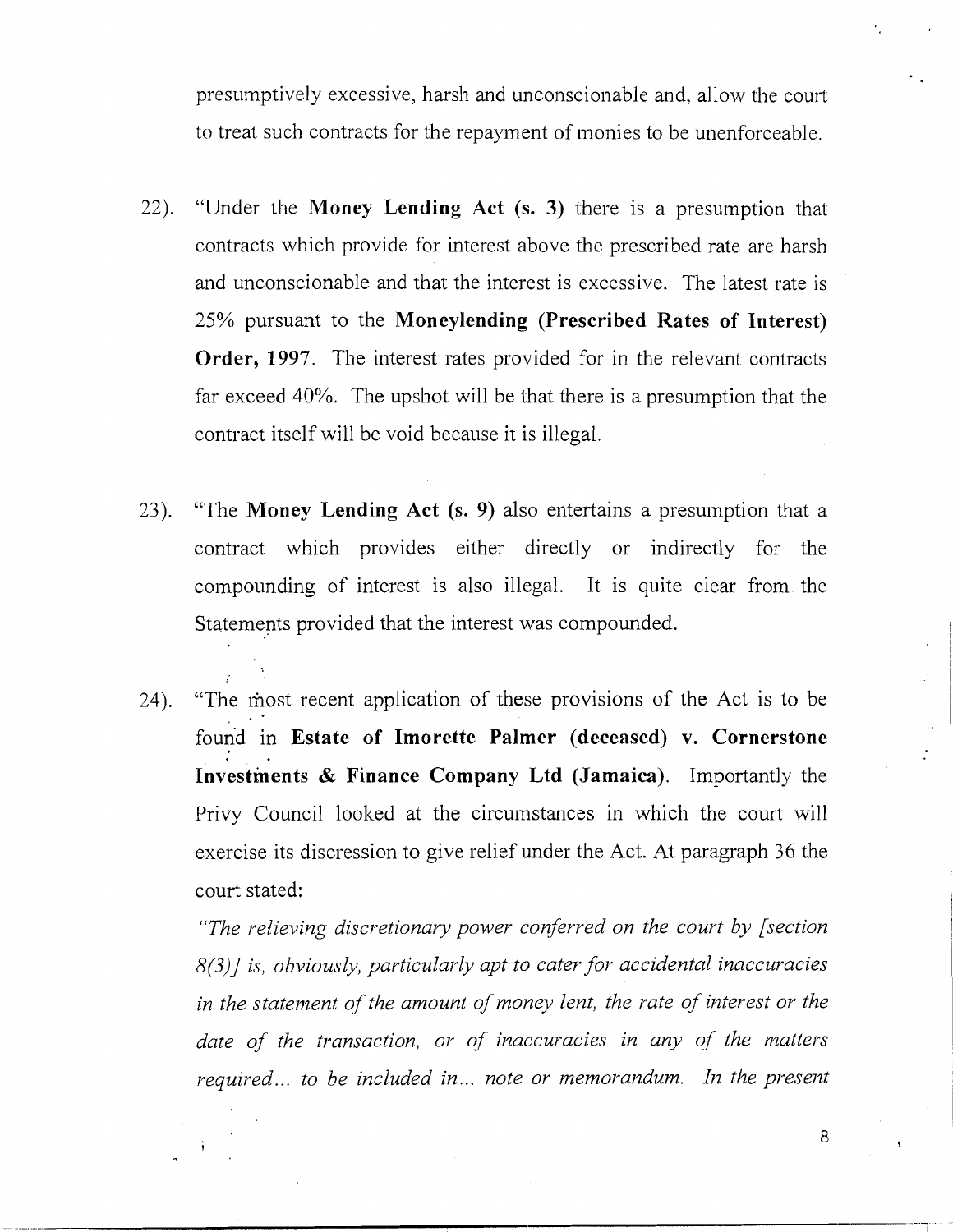*case, however, the failure to comply with the requirements of section 8* (2) is substantial. There was a very substantial overstatement of the *amount of money actually lent* ... *an consequently, and enormous understatement of the true interest rate, almost 240 per cent...*"

25). "At paragraph 42 the court made it clear that their position would have been the same if the matter fell to be decided under section  $2(2)$  of the Act. It was stated:

*"Their Lordships, in agreement with Downer JA, conclude that this is not a case in which it would be equitable to restore the liability of the ladies under their guarantee and mortgage and therefore conclude that it would not be equitable to exercise the section 8(3) power to declare the transaction between Mr.. Salter and Cornerstone to be enforced.*  For the same reason their Lordship would, had it been necessary to do *so, have exercised the power under section 2(2) of the Act to set aside the guarantee and the mortgage.*"

26). '"In the present case what we have is a lender'who took a great risk in investing in one of the high risk, high yielding investment arrangements whereby funds were invested on trading platforms, with the risk of monies being lost allnost overnight. The Claimant, notwithstanding borrowed substantial amounts, allegedly partly for the purpose, and in any event invested amounts of monies, knowing of the risks. The  $3<sup>rd</sup>$ Defendant has shown where the funds have been lost by the traders. It would be inequitable to ask the Defendant to repay the sums or any amount at all. This is a transaction which ought to be set aside as being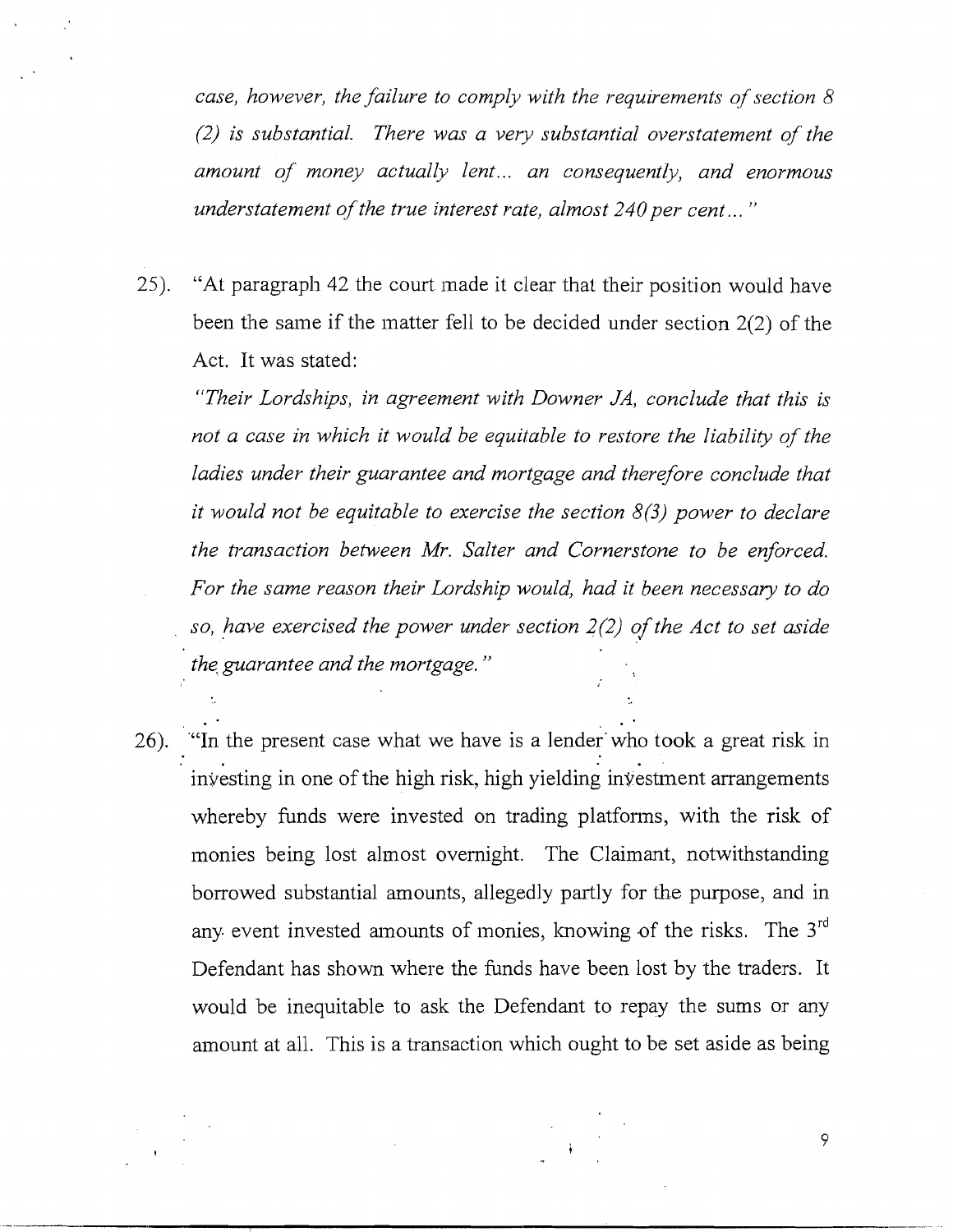harsh and unconscionable. **Section 2(1) of the Moneylending Act** expressly empowers the court to do this. It states:

"Where proceedings are taken in any court by any person for the *recovery of any money lent either before or after the commencement of this Act, .. and there is evidence which satisfies the court that the interest charged in respect of the sum actually lent is excessive, the court may reopen the transaction,... and if any such excess has been paid or allowed in account, by the debtor, may order the creditor to repay it, and shall set aside, either wholly or in part, or revise, or alter any security given, or agreement made in respect of money lent,...* ""

### **REASONING**

27). While the agreements on their face masquerade as loan contracts, they are bargains for the trading of funds in the foreign exchange market through what has been euphemistically called alternative investment scheme (AIS). So, who were the parties? 'All the agreements declare themselves to be between Fitzroy Henry and George Dave Ranglin of Nipo-line Auto Imports Limited. However, first, all except the first agreement bear, in addition to the signatures of the gentlemen, the seal of Nipo-line Limited, over the signature of George Dave Ranglin. Secondly, the cheques representing the consideration were all written to Nipo-line Limited. Thirdly, Mr. Henry in his.witness statement said the first defendant requested all lenders to submit proof of the source of their "funds loaned to him and NIPOLINE," (emphasis added). Finally, under cross examination Mr. Henry said in his view he was contracting with the  $1<sup>st</sup>$ ,  $2<sup>nd</sup>$  and  $4<sup>th</sup>$  defendants.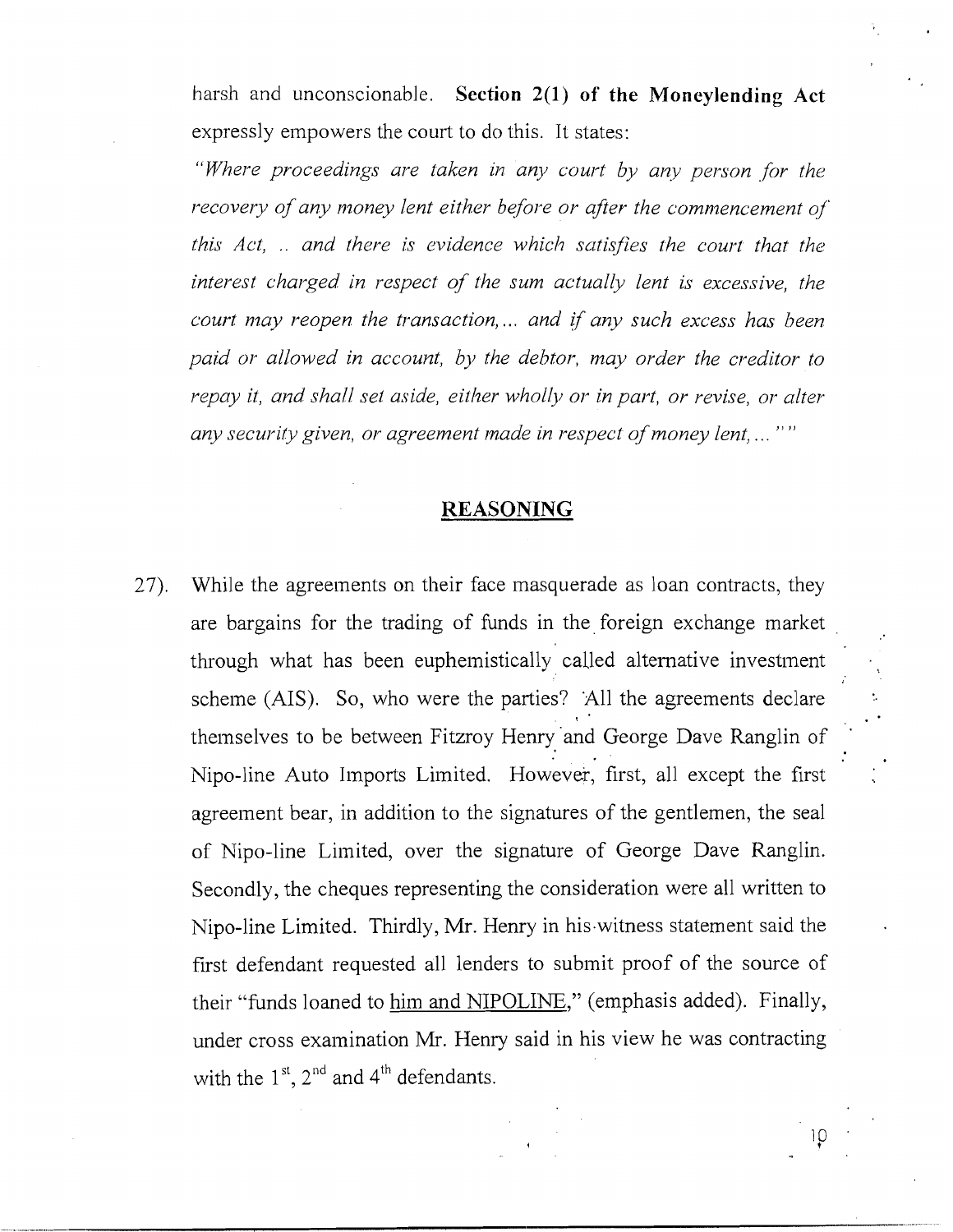- 28). Attention is now turned to the subject-matter of the agreements. The preamble describes Mr. Henry as the lender and George Dave Ranglin as the borrower. Clauses 1, 3 and 4 refer to obligations of lender and borrower. Clause 5, however, mentions the "investor" being required to give seven (7) days notice to withdraw interest.
- 29). Secondly, while the preamble and clauses 1 and 8 convey the impression of a loan agreement, clause 3 warns of "a high degree of risk" and spells out apportionment of loss. Clause 8 gives the borrower a right to apply for a ninety (90) day renewal "as the situation demands," and requires the lender to give thirty days notice "if the contracted sum is required at the end of the loan period." So if the sum is not required it is rolled over.
- 30). Both the background of these agreements and the parties subsequent conduct make it transparently clear they were in the business of foreign exchange trading and not moneylending. A fact frankly admitted by learned counsel for the claimant. While Mr. Henry first said in his witness statement that he was introduced to George Dave Ranglin "with a view to inaximizing returns on loan," his next utterance revealed the true nature of the beast. This is how he expresses it:

At all material times I was interested in investing monies in foreign exchange trading and I was introduced to the first Defendant as an individual who trades in foreign exchange and would trade money for me.

3 1). So, while the agreement for the most part is couched in the language of a loan, it is clearly for foreign exchange trading. The document seeks

 $11$ 

 $\vec{r}$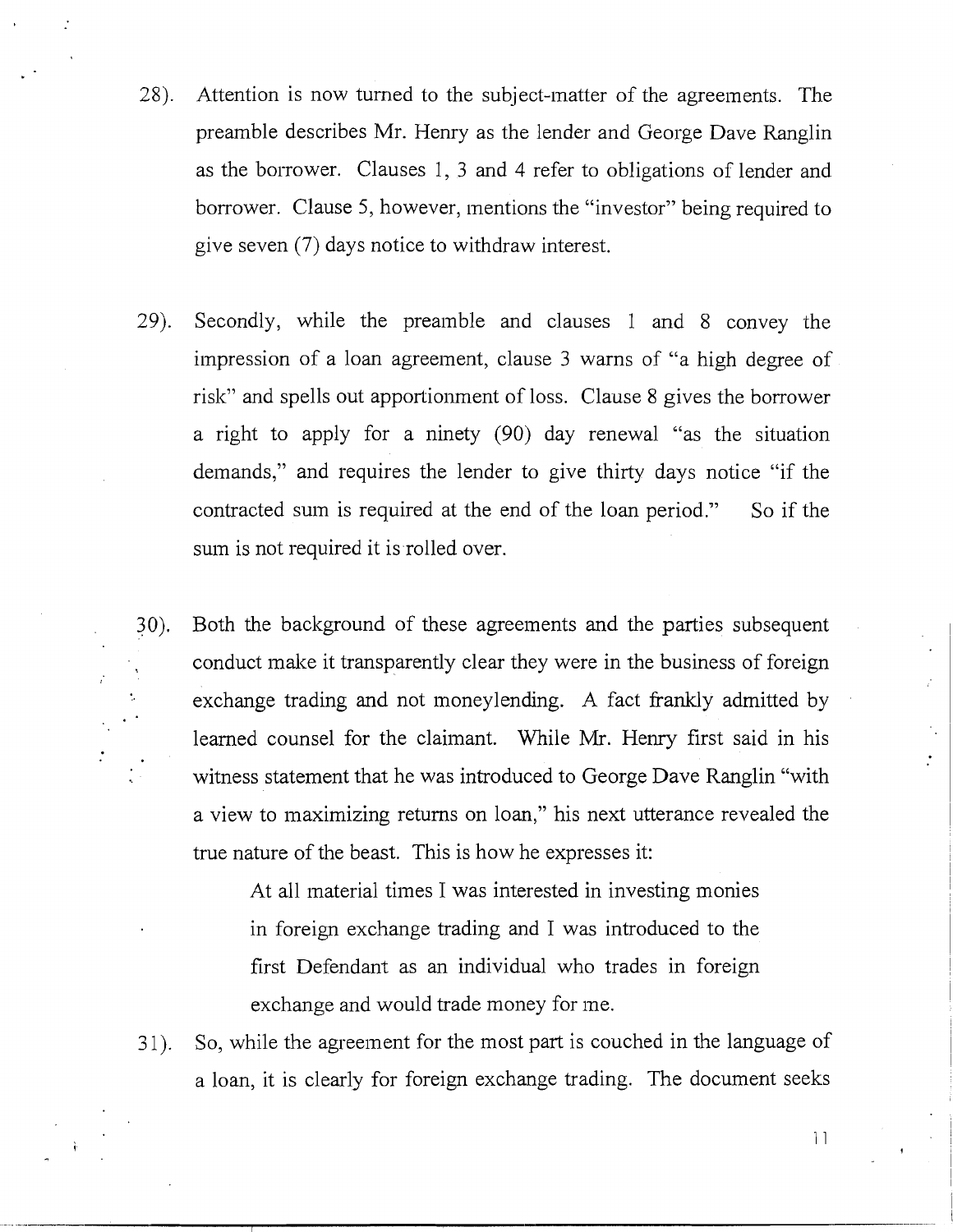to pass itself off as a fish but to the eyes of the wary is patently fowl. The court is therefore in sympathy with the submission of learned counsel for the claimant that the Money Lending Act does not apply.

- 32). In seeking to maintain this claim, Mr. Henry quite incredibly persisted in the unconvincing assertion that he did not know Mr. George Dave Ranglin was trading his funds through other players, for want of a more forensic nomenclature. It is widely known that that is the *modus operandi* of these AIS. Mr. Henry had himself "invested" in two such AIS before his encounter with George Dave Ranglin: an unnamed scheme in Jersey, UK, and Cash Plus, Jamaica [more appropriately Crash Plus, as that was its inevitable end].
- 33). Indeed, when Mr. Henry says in his witness statement that he was introduced to "George Dave .Ranglin,. ..with a view to maximizing returns on loan," the court understood him to be saying he was seeking an AIS to take advantage of the supernormal returns generated by the unsustainably high interest rates. So, far from being a neophyte, Mr. Henry was quite the virtuoso. Neither is Mr. Henry any intellectual dwarf, being a director of an international organization. Against this background, it would be incongruous to accept his counsel's submission that Mr. Henry had scales over his eyes.
- 34). What we have then is an educated and experienced man executing a contract with an AIS trader which is far more a reflection of smoke and mirror than a commercial contract. The contract and conduct of the parties are as contorted as snakes in a pit. George Dave Ranglin says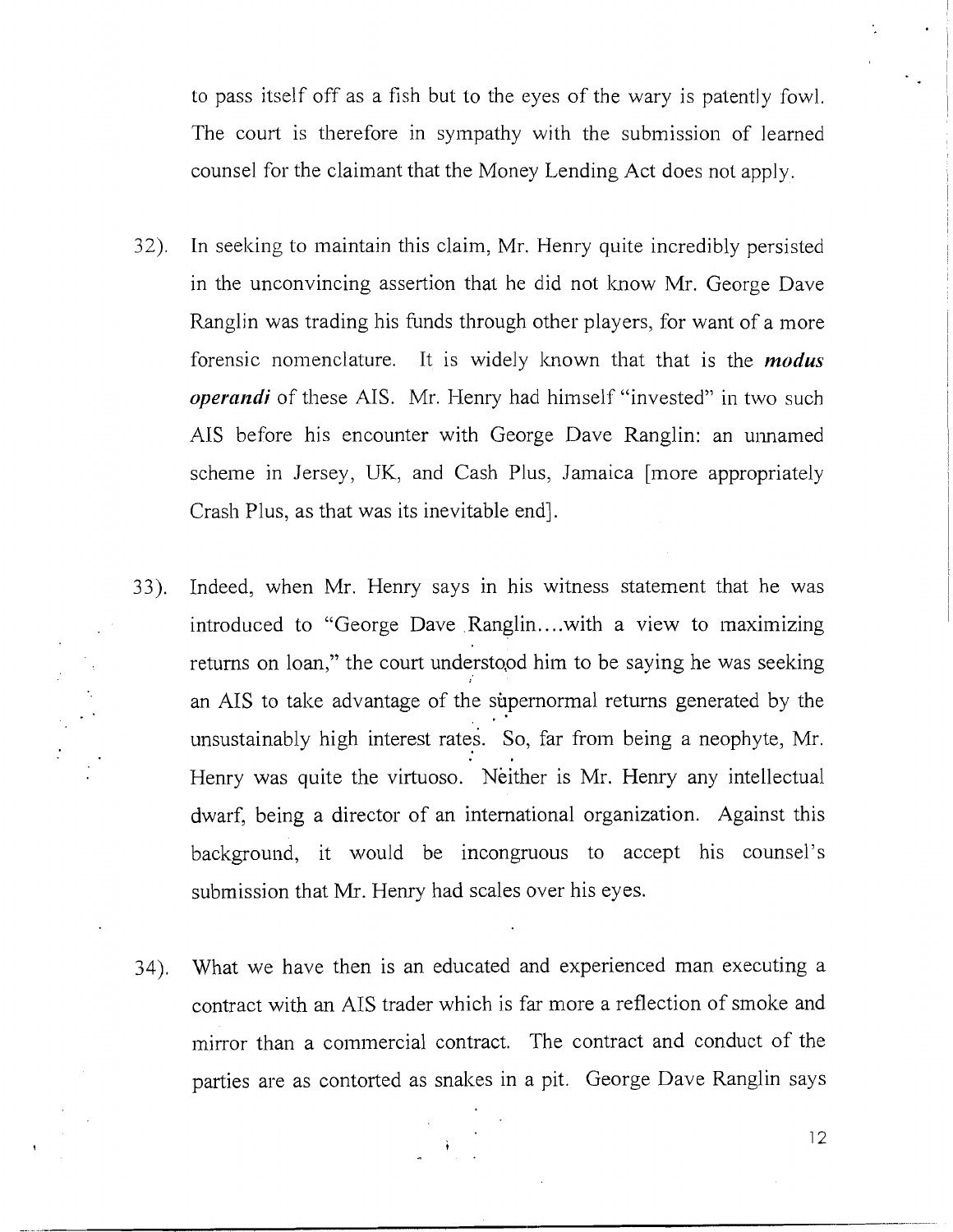Mr. Henry was asked to make the cheques payable to Nipo Line Limited (NLL) because the contract was between NLL and Mr. Henry. At the same time Mr. Anglin admits that nowhere in the objects of NLL was it stated that NLL was a foreign exchange trader while Mr. Anglin had been collecting money from the public for foreign exchange trading since 2007. He never volunteered that he had the legal capacity to do so, neither was he asked. However, other evidence in the case suggest Mr. Anglin was little inore than a glorified middleman, since what he did was to place the funds with other "traders". Ergo, the inescapable conclusion is that he was not a registered trader with the Financial Services Commission (FSC). This finding is fortified by the submission of learned counsel for the claimant concerning publications by the FSC.

 $\ddot{\cdot}$ 

- 35). The question that screams for an answer is why would an obviously sophisticated man such as Mr. Henry and an apparently savvy businessman such as the  $1<sup>st</sup>$  Defendant, have entered into this kind of arrangement? Mr. Anglin contended that the contract was not expressed to be between  $\dot{M}$ r. Henry and NLL, as he intended, for want of legal advice. But a shrewd man knows when he doesn't know and to diligently seek the advice to fill the interstices in his stock of knowledge. The opposite is the dilemina of the fool and that Mr. Anglin is not.
- 36). Could it be that the agreements were so drawn in a vain attempt to avoid challenge by the regulators concerning the true nature of the bargain? Surely, it may have been thought that describing Ranglin as a

 $\frac{1}{r}$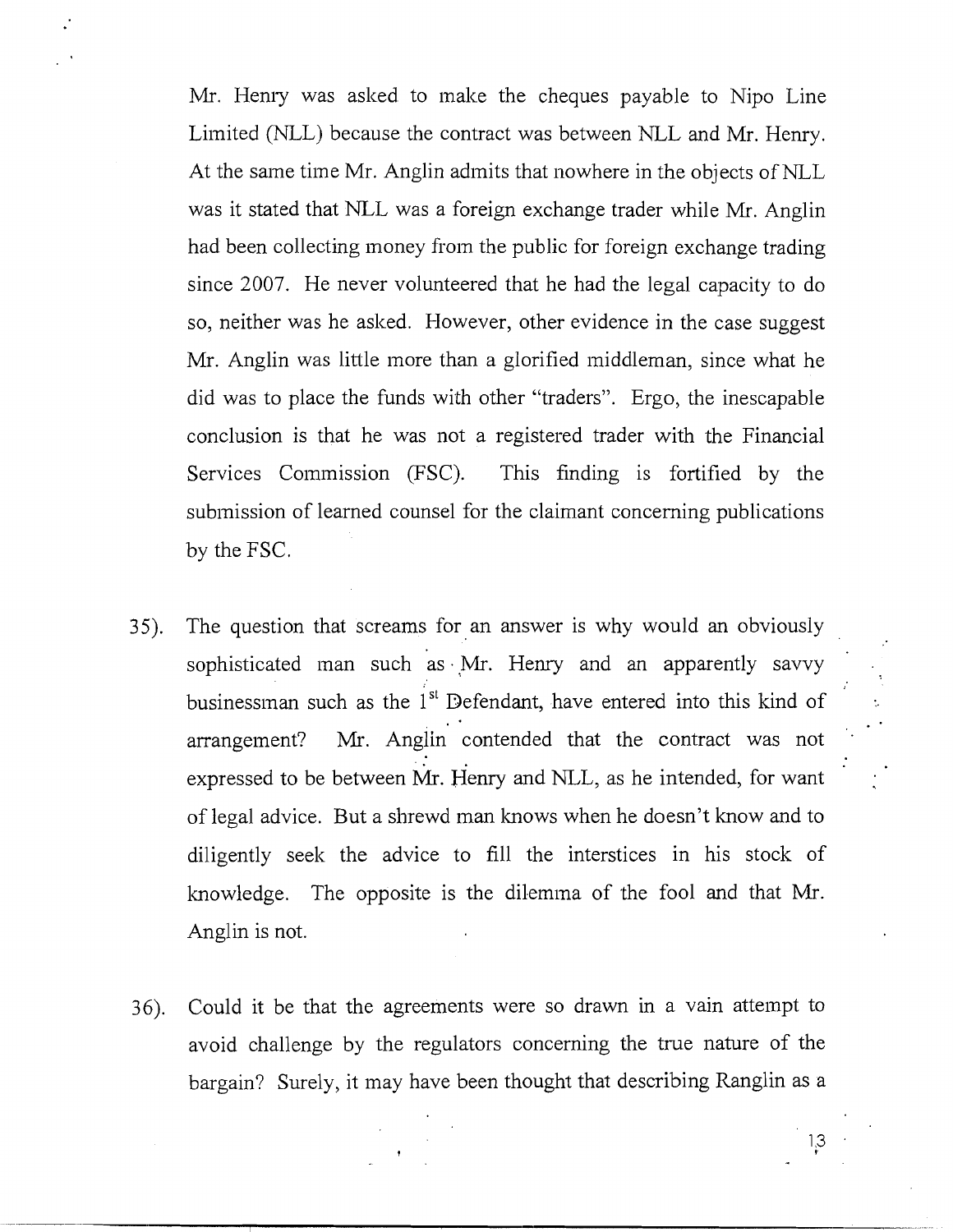borrower avoided a charge that he was providing financial services to the public without the requisite licence. Whatever the reason or reasons for their surreptitiousness, the court finds it more than a little unpalatable to adjudicate upon a document the product of the devil's draftsman. The veneer of moneylending jargon which clads the agreements is as efficacious as Adam's fig leaf.

- *37*). What are the likely consequences of a court enforcing such an agreement? Recent history is replete with examples of the collapse of these schemes. Anecdotes aside, it is notorious that their collapse has had a deleterious impact upon the local economy. Many are the persons reputed to have either been catapulted over, or stand teetering on the razor edge of personal financial ruin.
- 38). If the court were to countenance contracts such as these, it would become impossible to dissuade a gullible populace from believing there , is a civil remedy in the face of ineluctable failure. This would be the  $\cdot$ antithesis of the efforts of the state to encourage judicious investments. Wholesale participation in such schemes could sooner lead to social: unrest when they fail.
- *39).* That would be the very anathema to the peace, order and good governance of the state. The enforcement of these contracts would be the inexorable, if unwitting, legitimization of what was prima **facie** an AIS. The pernicious socio-economic consequences to the public of so doing are incalculable. The peace, order and good governance of the state must be of fundamental concern to the state and the public as a